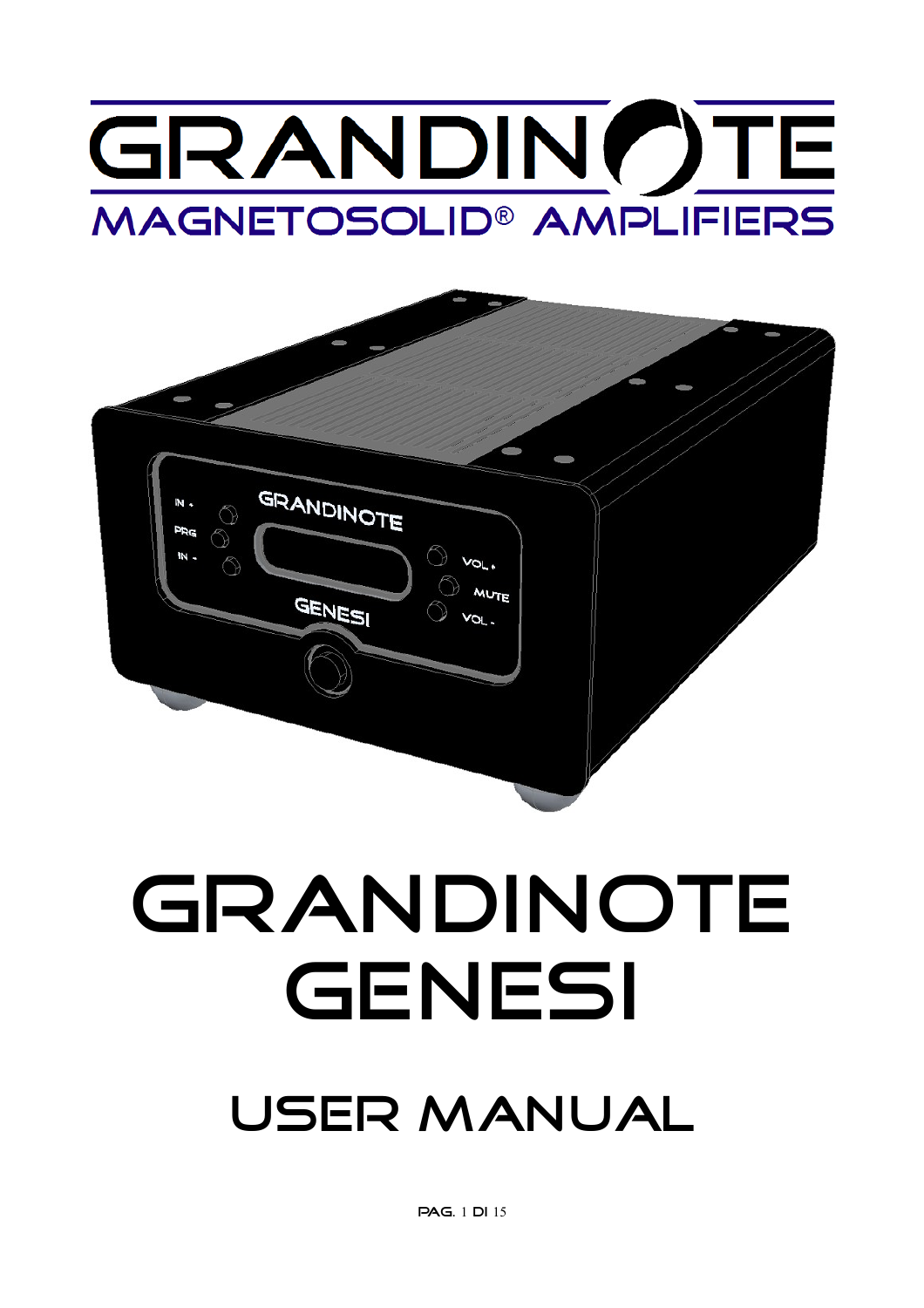

# index

- introduction Pag. 3
- product descrition Pag. 3
	- specifications Pag. 4
		- warnings Pag. 5
- Connections Rear Panel Pag. 6
	- FRONT PANEL PAG. 7
	- Remote control Pag. 8
		- settings Pag. 9
		- Input's volume Pag. 10
			- black display Pag. 11
				- Balance Pag. 12
	- REMOTE CONTROL OFF PAG. 13
- Trasform the input one in line output Pag. 14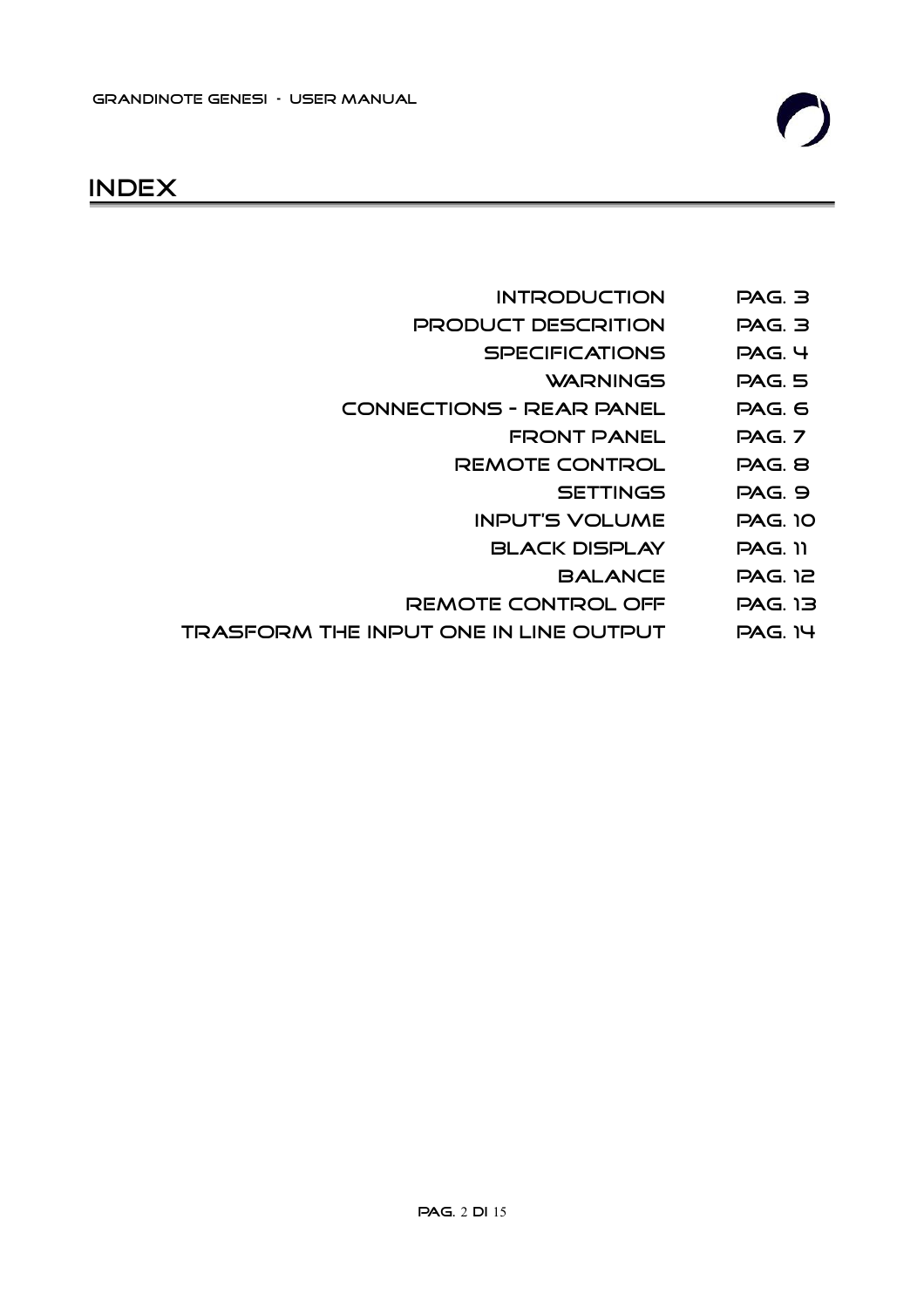# introduction

GRANDINOTE congratulates with you for the excellent choice done, buying this exclusive line preamplifier, masterpiece of style and technology.

You listened the extraordinary musical caracteristics of "Magnetosolid®" amplifiers: neutral tone, rich details and harmonics, high speed, big extension, big tight.... without intermodulation distortion, with surprising dynamic range, insuperable coherence, natural sound...

These and other qualities are the result of studies and extensive research by Grandinote.

# product descrition

**GRANDINOTE GENESI** is a audio line preamplifier.

Genesi's circuital essentiality gives an unrivaled completeness and consistency of sound. Genesi is totally class A, without feedback, full dual-mono, Direct coupling stages: without capacitors between stages...

It's a device ingegnerized and realized to respect the music signal and to drive at the top every power amplifier.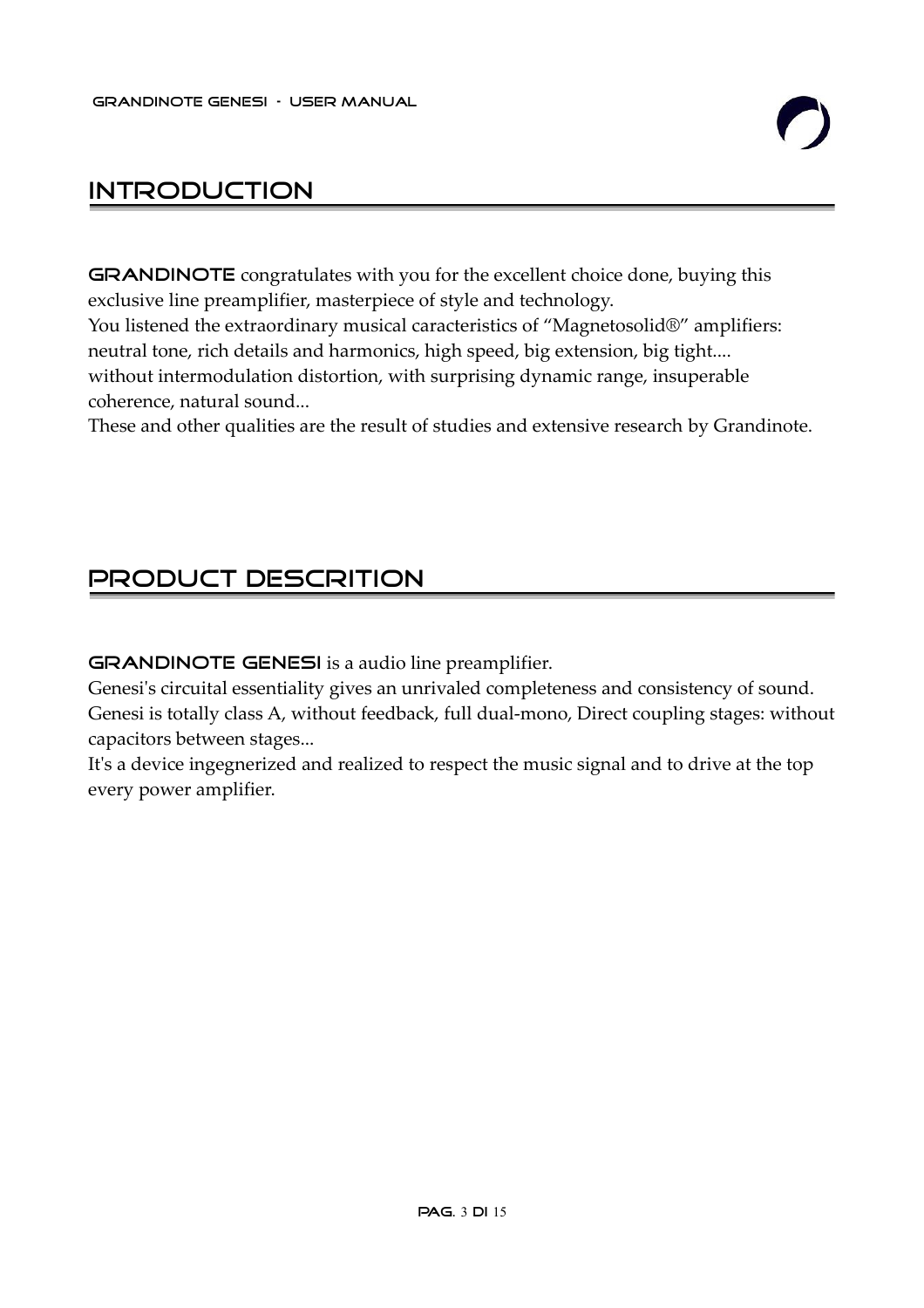# specifications

- Line preamplifier
- Four balanced inputs XLR (full-balanced)
- One balanced output XLR (full-balanced)
- Frequency response 0,5Hz 650 kHz
- $\bullet$  Gain = 10
- Class "A"
- Direct coupling stages: without capacitors between stages
- No feedback
- Full dualmono
- Weight 18kg
- $\bullet$  W=318 x H=196 x L=408 [mm]
- Voltage power supply 230V
- Absorption 30W

### NOTE:

These specifications will can change without the obligation to report, by Grandinote.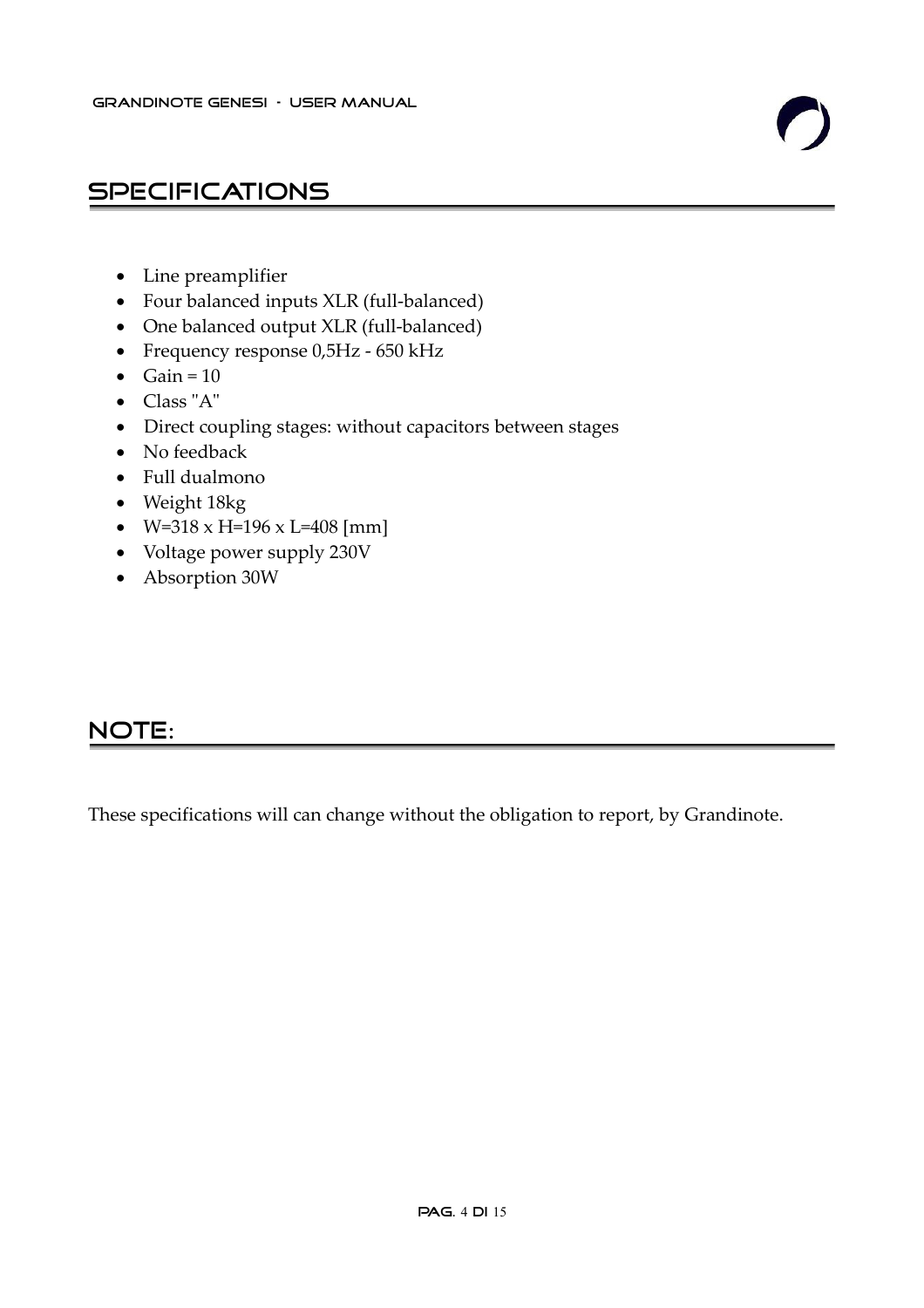### **WARNINGS**

For the correct and sure use of this product, Grandinote recommends the study and the application of this warning list.

- Don't open the device.
- Don't turn off and turn on quickly the device.
- Before connecting/disconnecting cables, turn off the device and wait one minute.
- In case of malfunction, contact Grandinote's assitance.
- Don't close the vents of cooling of the device.
- Don't put objets or liquids in the vents of cooling of the device.
- Have care the device is supported by correct stand, in functio of the weight of the device specificated in this user manual.
- Don't strike and don't shake the device.
- Temperature range from to  $0^{\circ}$ C to  $35^{\circ}$ C.
- Don't approach the device to water, acid, or dangerous substances.
- Don't put every object on the device.
- Clean only with a dry cloth, or slightly damp with water and neutral soap.
- Be sure the power supply net is correct with the device's specifications.
- Be sure the electrical load, on the output connectors, has the correct specifications for the device.
- Don't be short circuit between the connectors with other connectors, ground, the device's body or other potentials.
- Connect the inputs audio, only to appropiate and properly functioning audio sources.
- Don't put potentials or currents not appropiate in the device's inputs, only "LINE" signals.
- Handle the device with care, for don't damage it, or other things or persons.
- Use the device only for audio amplification and not for other applications.
- Keep the device away from pets, child or other people, who with a inappropiate use can cause damage.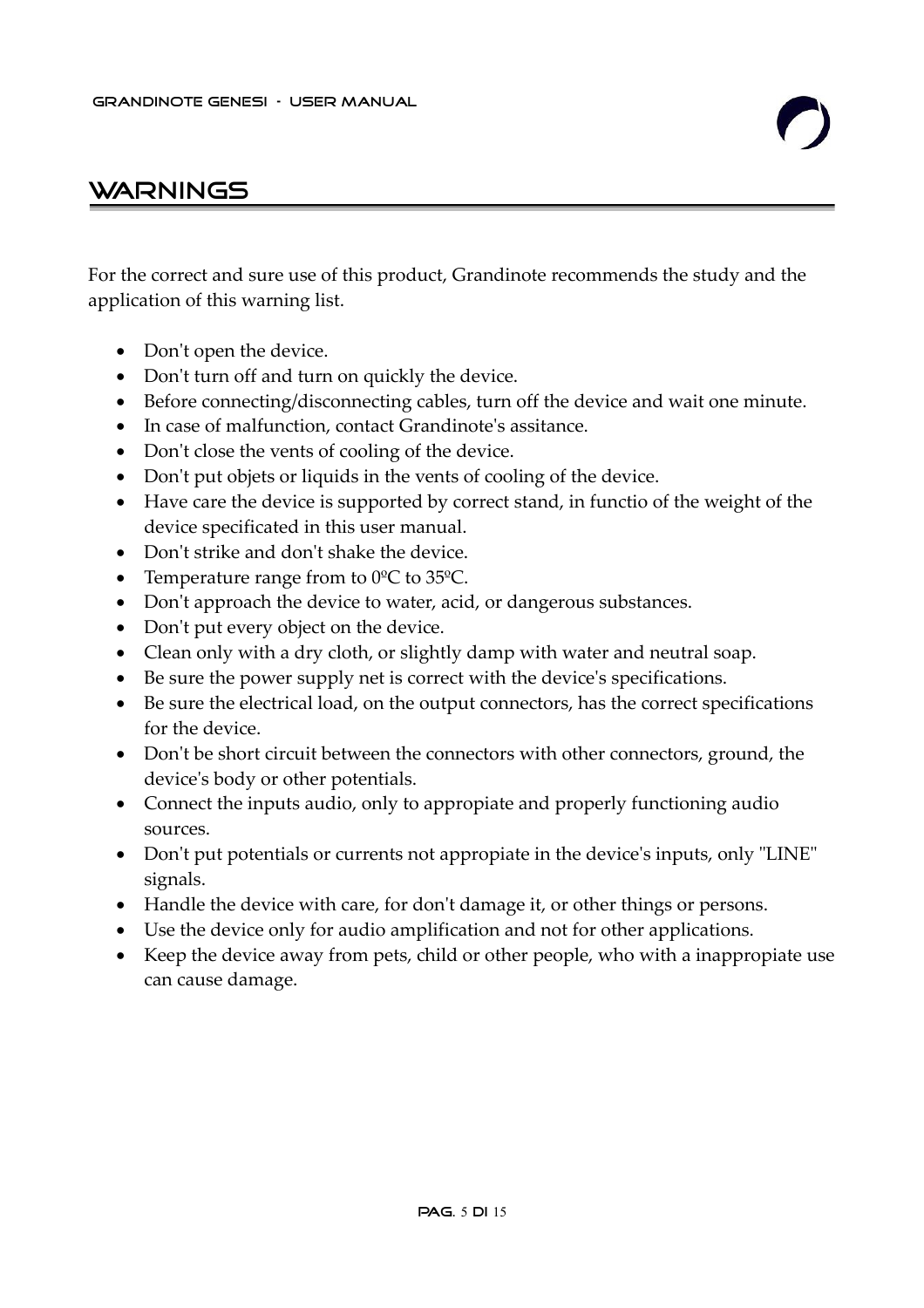# Connections - Rear Panel

In the PICTURE 2, we see the device's input-output connectors.

The 4 balanced inputs, IN1, IN2, IN3 and IN4 are XLR (full balanced).

Also the output is balanced XLR (full balanced).

In the lower left we see the IEC connector for the power supply, with his protection fuse.



picture 2: rear panel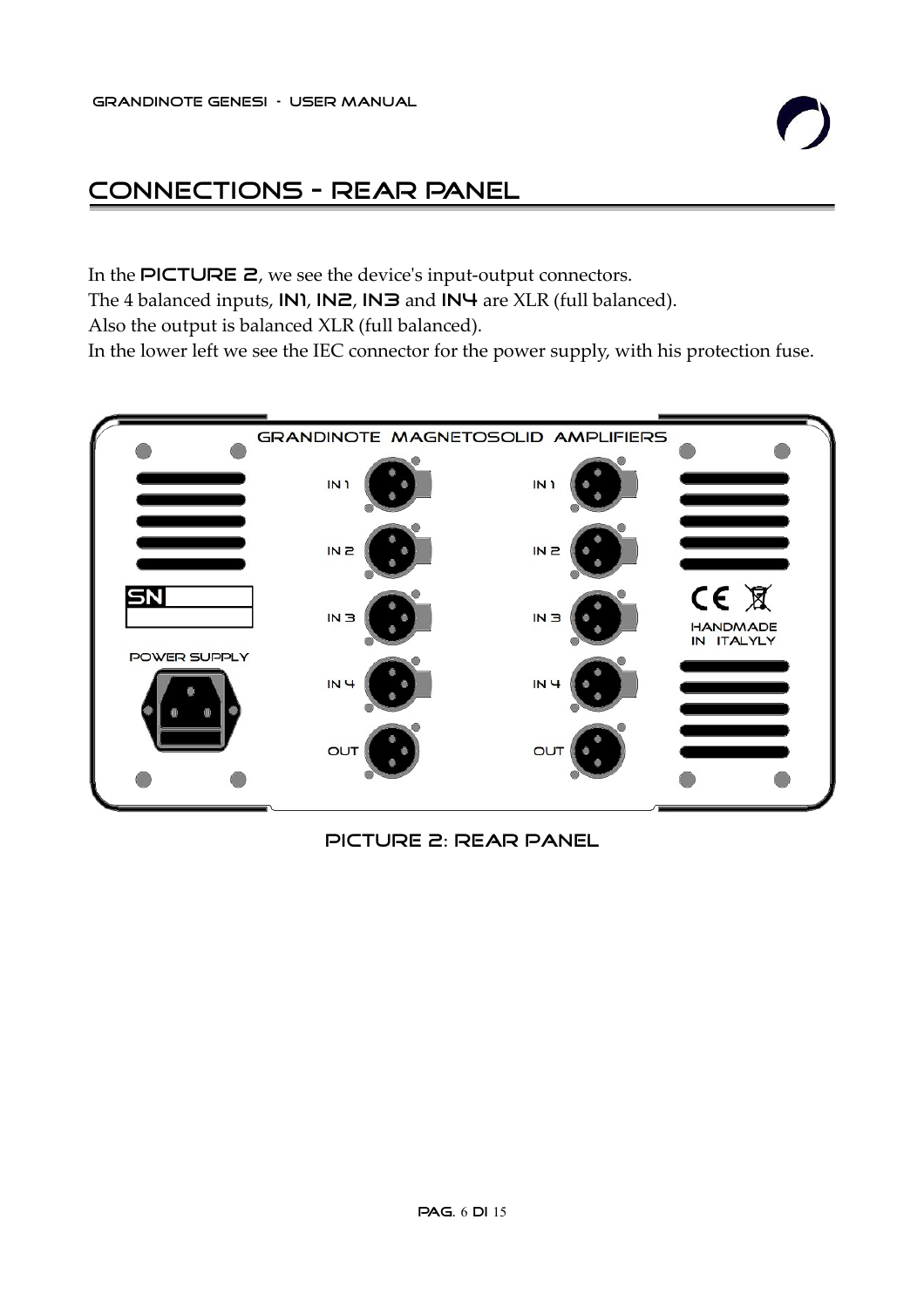# Front panel

In the **PICTURE 3**, we see the device's front panel.

The display is in the middle of panel, below it the power supply switch.

**(Don't turn off and turn on quickly the device)**

To the sides of display we see six buttons for the total control to the device. The control is possible also with remote control.

The three right buttons are for the volume regolation, the left buttons up and down are for the input increase and decrease. The left button in the center is for the device's configuration.

In the next pages of this manual, we will deepen the device's configuration.



#### picture 3: front panel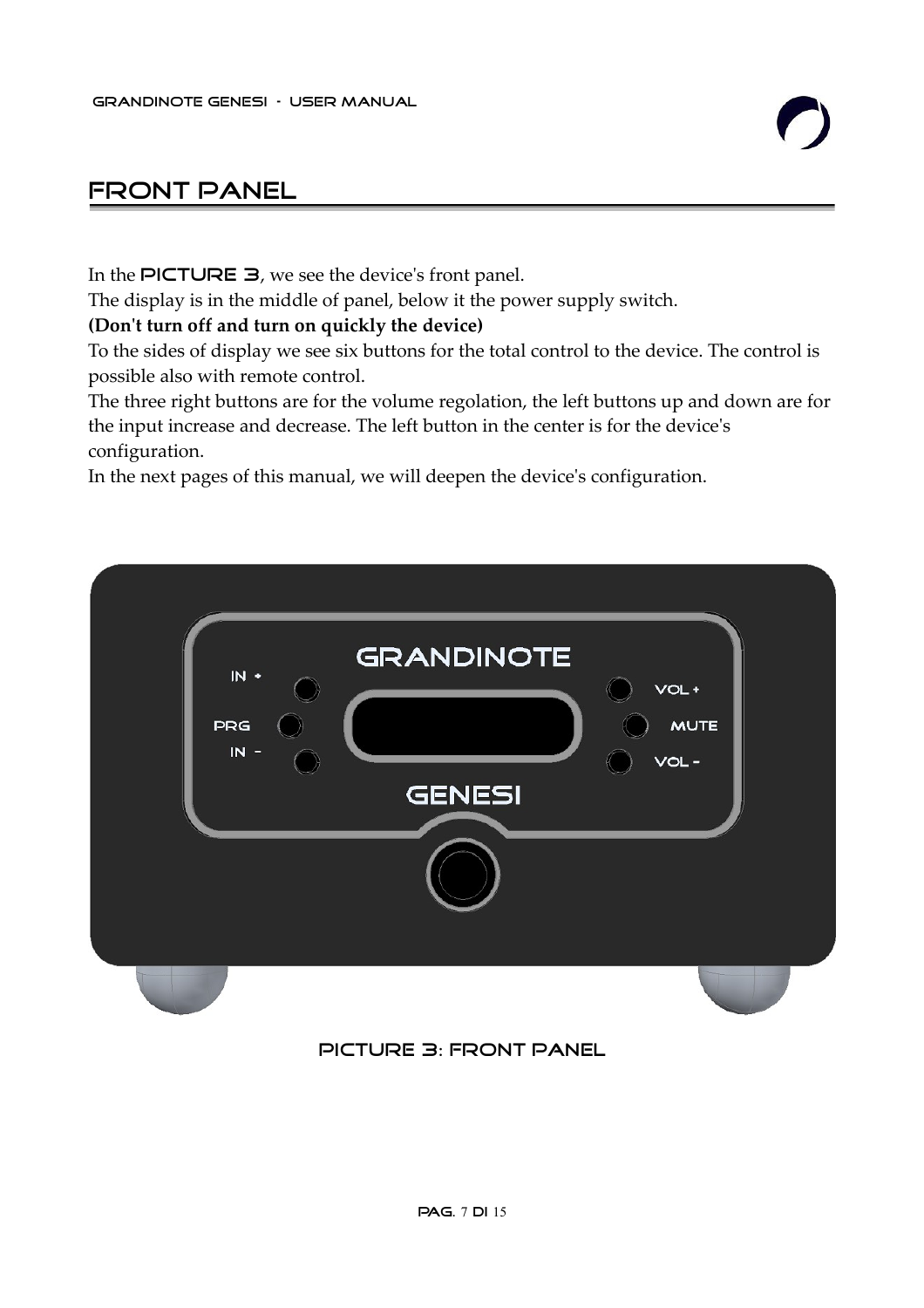# Remote control

In the PICTURE  $\boldsymbol{\varphi}$ , we see the device's remote control.

- In the top left: input increase
- In the down left: input decrease
- In the top right: volume increase
- In the middle right: mute management
- In the down right: volume decrease

To replace the remote control battery, insert a tip in the apposite hole in the remote control back and press, to the keyboard board remotion.

So replace the battery and reput the keyboard board in the remote control chassis.



#### picture 4: remote control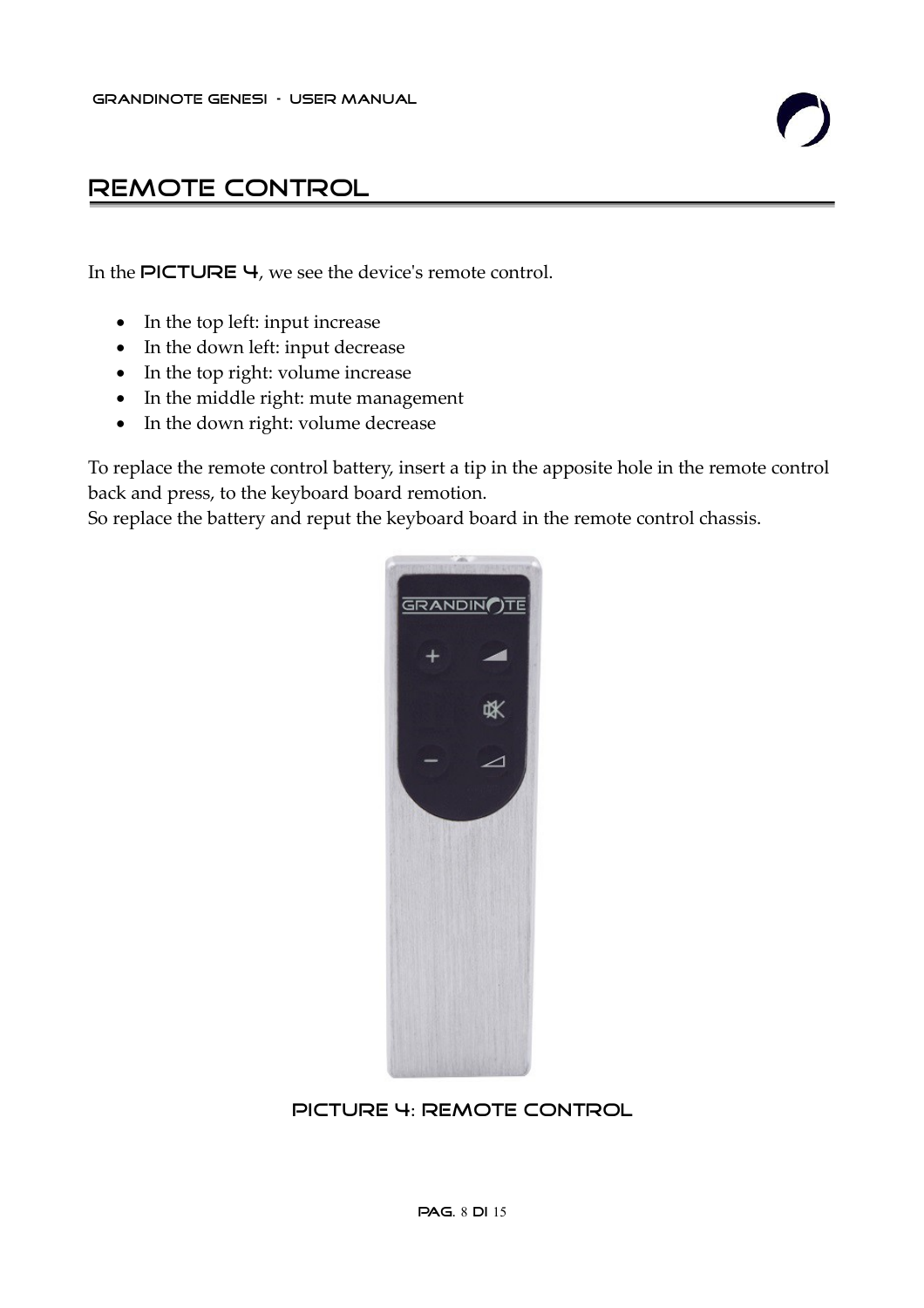# **SETTINGS**

Going in program settings, it will be possible to personalize some functions.

To start program setting, press PRG key.

The display visualize the first setting. Press PRG again, for to confirm and pass to the second setting, until the last setting.

To the last setting, press PRG for to confirm and go out of program settings.

The sequence of the settings is:

| <b>INPUT'S VOLUME 1</b>                      | <b>PAG.</b> 11 |
|----------------------------------------------|----------------|
| <b>INPUT'S VOLUME 2</b>                      | <b>PAG.</b> 11 |
| <b>INPUT'S VOLUME 3</b>                      | <b>PAG.</b> 11 |
| <b>INPUT'S VOLUME 4</b>                      | PAG. 11        |
| <b>INPUT'S VOLUME 5</b>                      | <b>PAG.</b> 11 |
| <b>INPUT'S VOLUME 6</b>                      | <b>PAG.</b> 11 |
| <b>BLACK DISPLAY</b>                         | <b>PAG. 12</b> |
| <b>BALANCE</b>                               | PAG. 13        |
| REMOTE CONTROL OFF                           | <b>PAG. 14</b> |
| <b>TRASFORM THE INPUT ONE IN LINE OUTPUT</b> | PAG. 15        |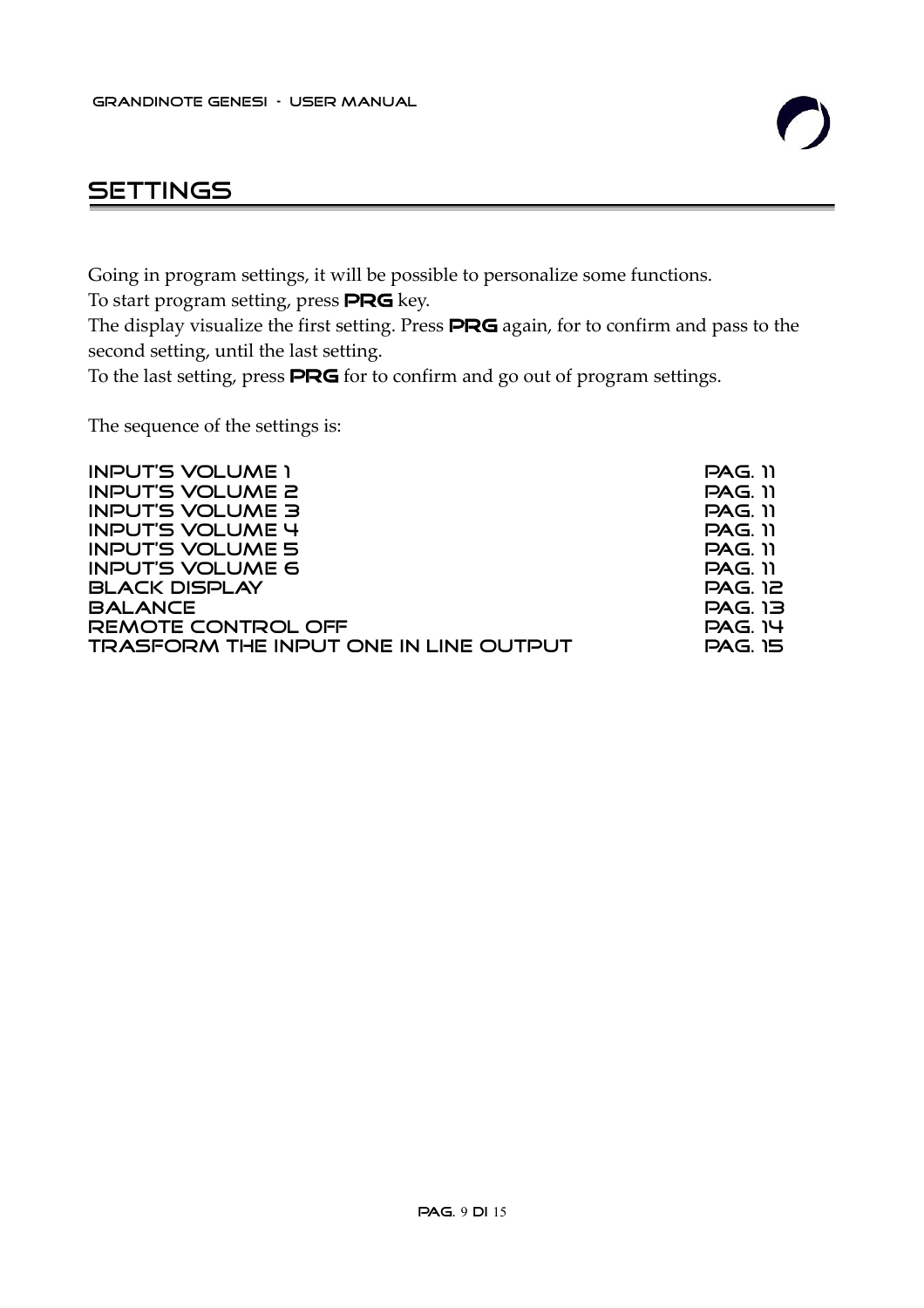# Input's Volume

The first 6 settings are for correlate a volume level to every input.

If volume level 20 is correlated to input 3, every time the input become 3, the device slowly increases the volume, arriving to 20.

The increase of the volume can be stopped, pressing any button.

#### Press PRG:



By IN<sup>+</sup> and IN<sup>-</sup> keys on change the value, from 0, to the max volume of the device.

By **PRG** key on confirm the value and on pass to the next setting.:

IN2 volume,

IN3 volume,

IN4 volume,

IN5 volume,

IN6 volume.

The modality settings are identical for every input.

The next pres on **PRG** key leads to the next setting.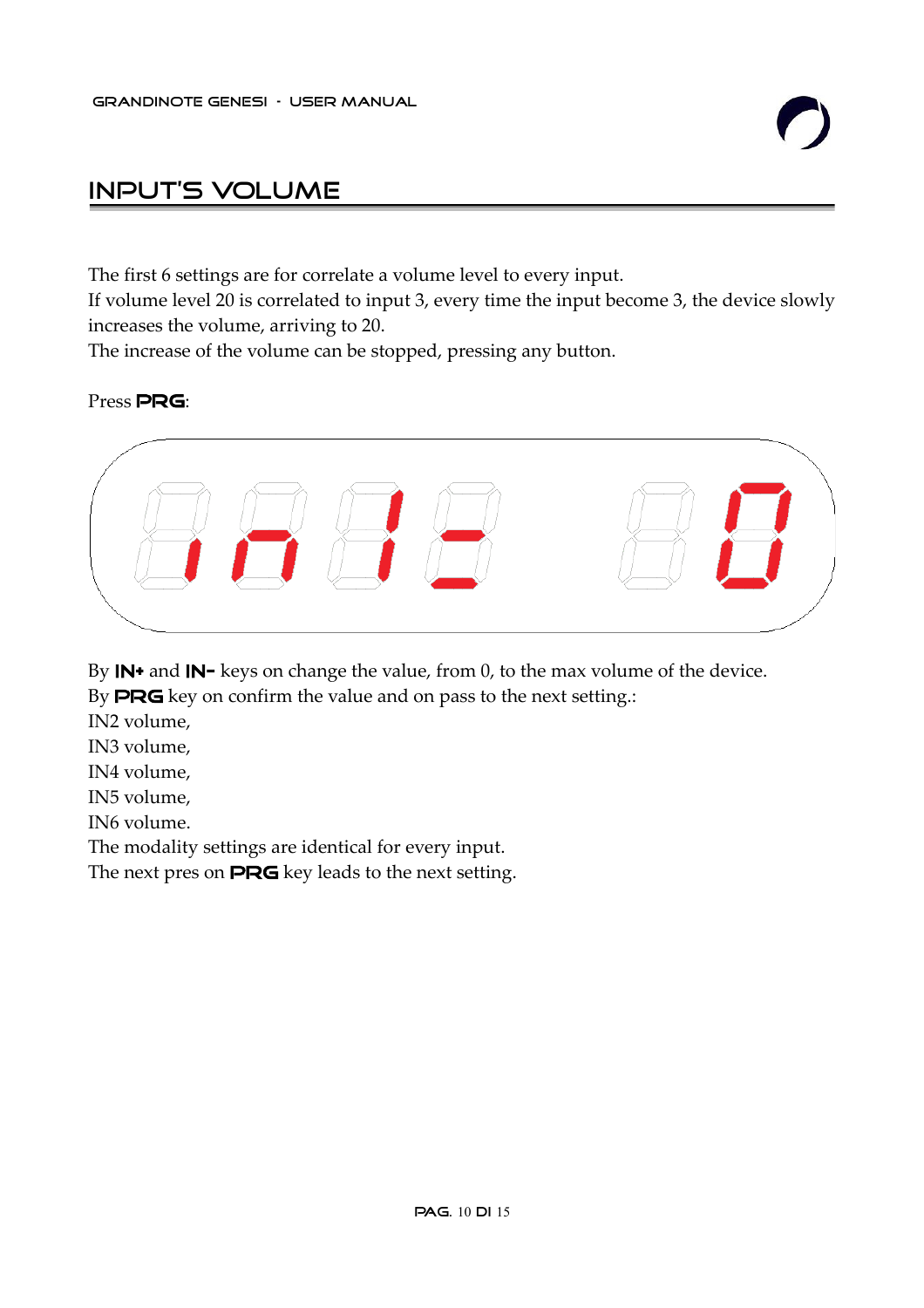# black display

This function is for the turn off the display in automatic, if the display don't changes for some seconds. When the utente press a button, the display turns on. So, when the display don't will change again, the display will turn off again. The "black" display is rapresented in this picture:



**PAY ATTENTION: the any key pres changes the device's status and turns on the display.**

**Only the three concentric circles remote control key turns on the display, without to change device's status.**

Press PRG, to visualize on the display "DISP" write:



By **IN**<sup>+</sup> and **IN**<sup>-</sup> keys on change the "ON" / "OF" status. The next pres on **PRG** key confirms and leads to the next setting.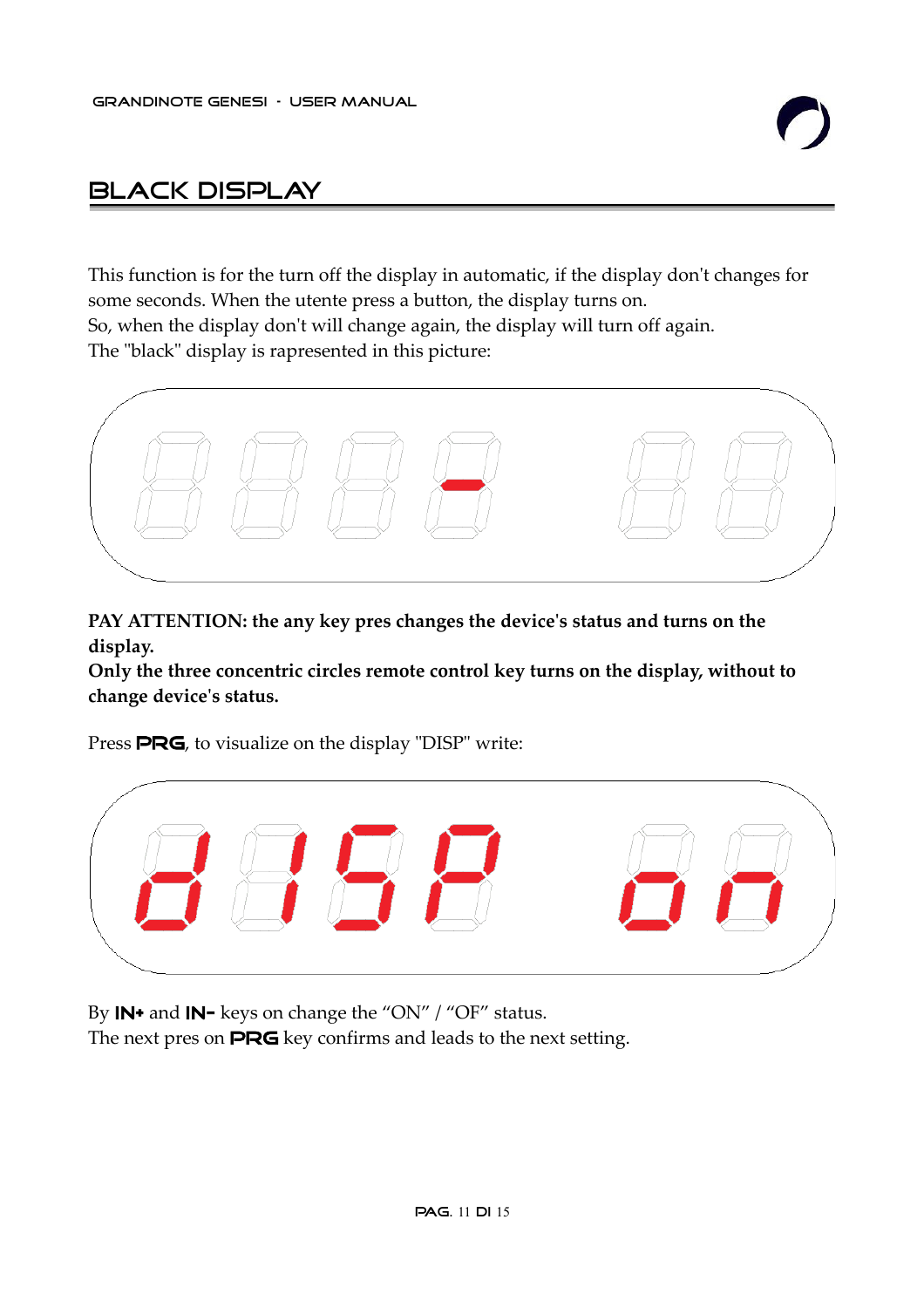# **BALANCE**

Balance is for different level of volume between the two channels.

Press **PRG**, to visualize on the display:



The up rappresentation is for the same level for the two channels: the balance is totally excluded.

By **IN**+ and **IN**- keys on change the value:

The level of the two channels changes and also visualisation on the display.

The next pres on PRG key confirms and leads to the next setting.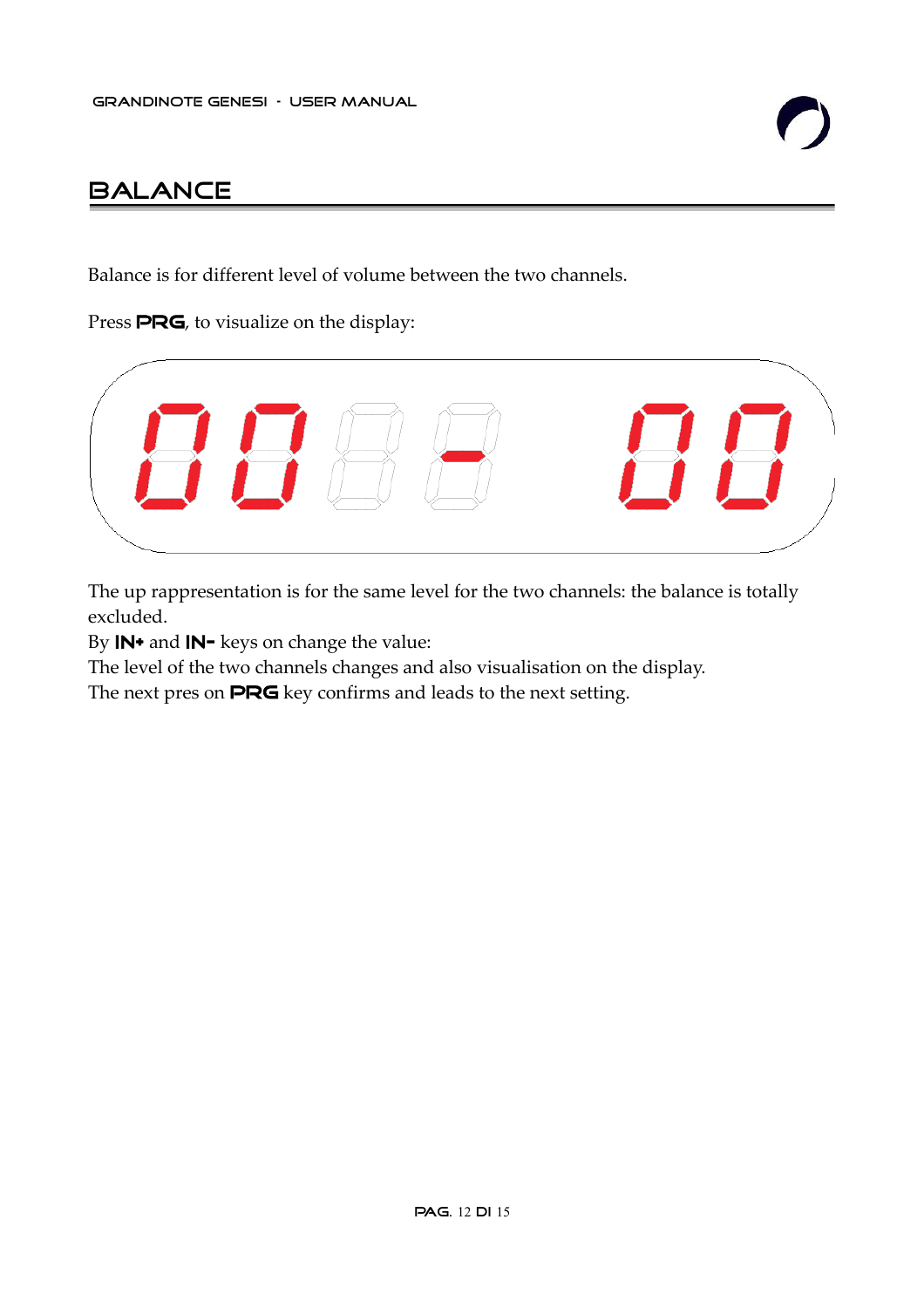# Remote control off

This setting excludes the remote control reception.

Press **PRG**, to visualize on the display "TELE" write:



By **IN**<sup>+</sup> and **IN**<sup>-</sup> keys on change the "ON" / "OF" status. The next pres on **PRG** key confirms and leads to the next setting.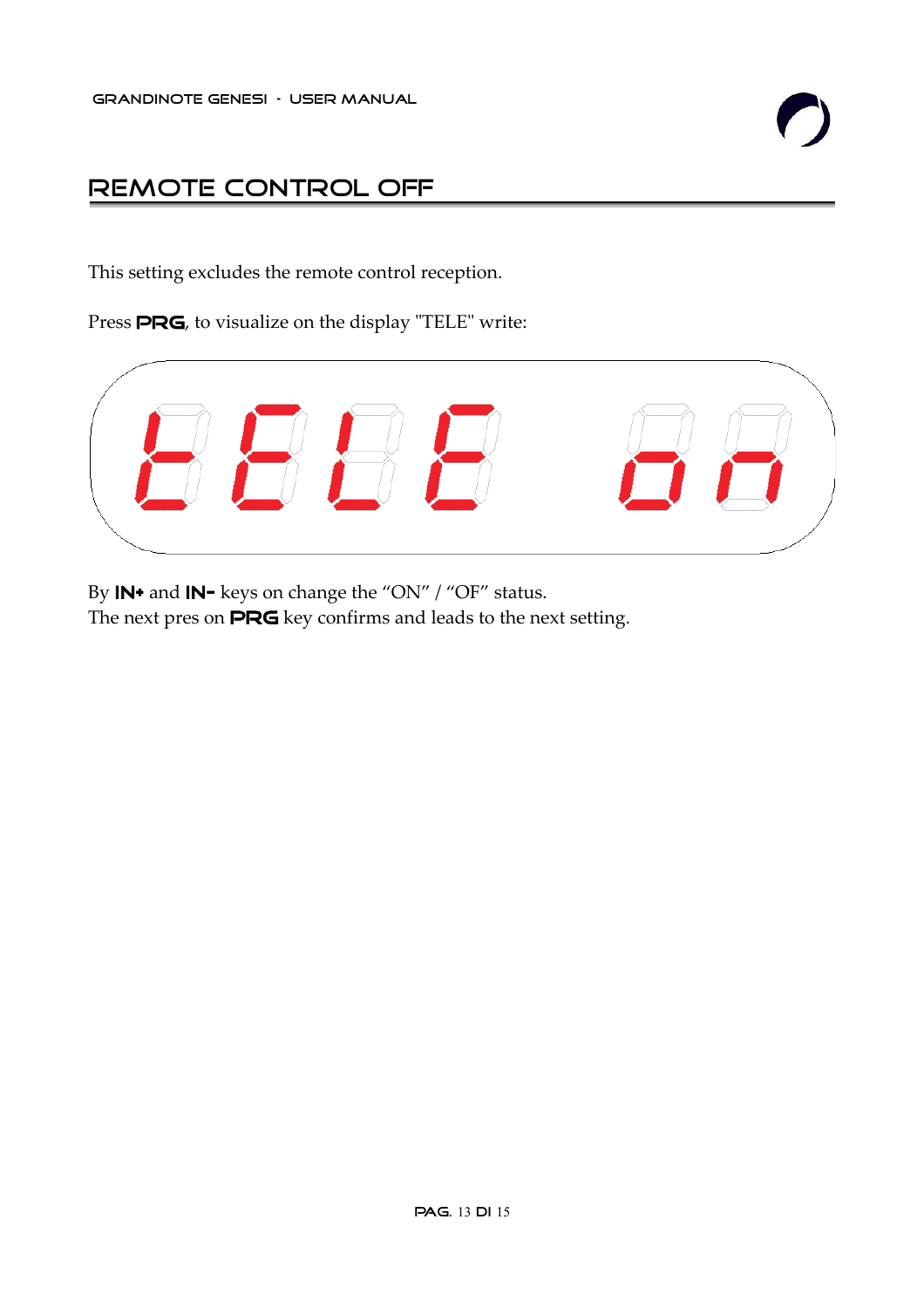# Trasform the input one in line output

This setting switchs the connectors "IN1" from inputs to line outputs. If "IN1" are configured like outputs, the total inputs are 3:

Press **PRG**, to visualize on the display "OUT" write:



By IN<sup>+</sup> and IN<sup>-</sup> keys on change the "ON" / "OF" status.

The next pres on **PRG** key confirms and leads to the next setting.

**PAY ATTENTION: For this setting, every time the setting changes, an special security code is required.**

**Only with the code to 23, the change to the setting is accepted. With a code different to 23, the change to the setting is not accepted.**